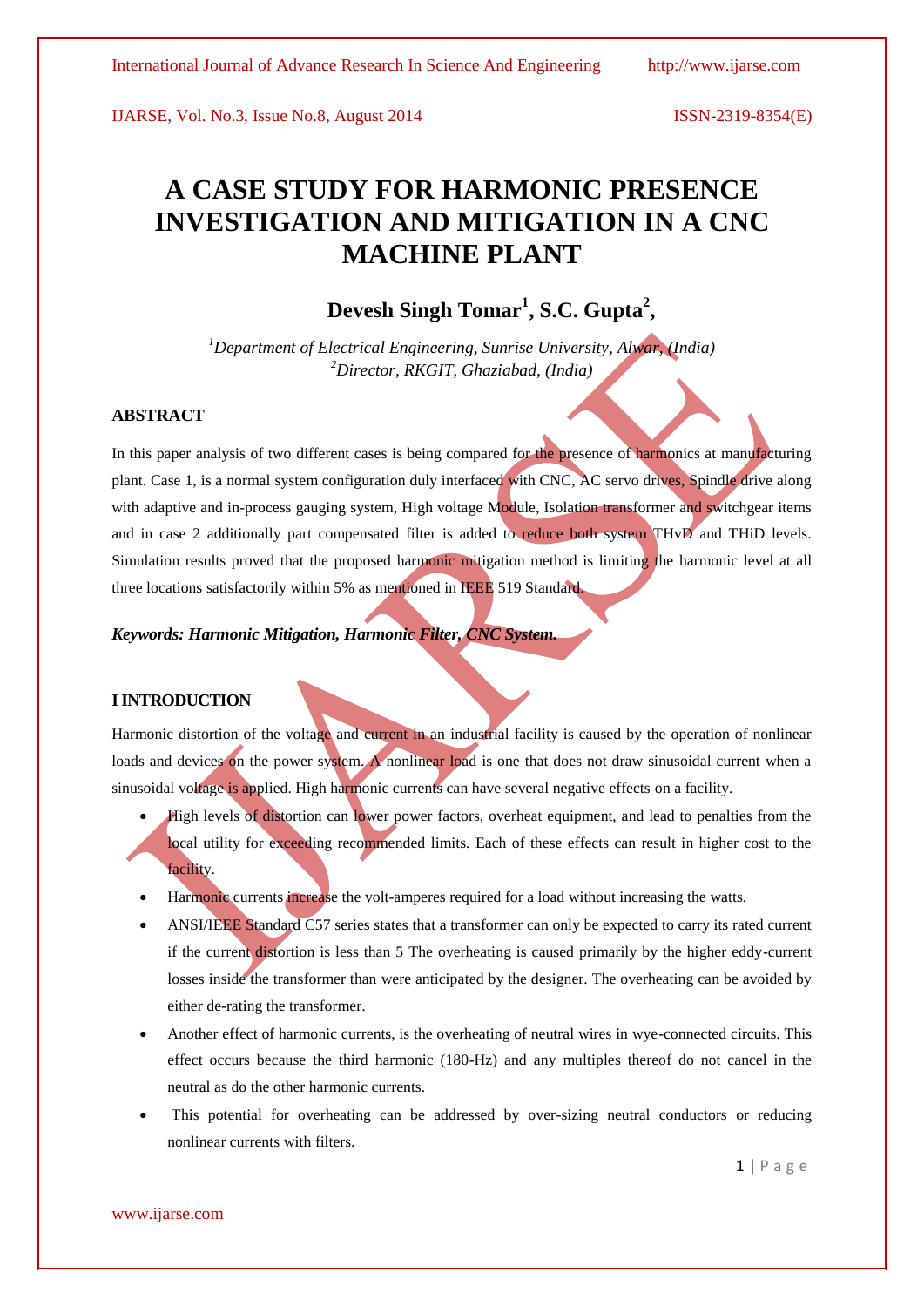By using a combination of a pre-stored database and new interpolation techniques the software can very fast provide the harmonic data on real applications. The harmonic results obtained with this software have acceptable precision even with limited input data. The evaluation concludes here that this approach is very practical compared to other advanced harmonic analysis methods. The results are supported by comparisons of calculations and measurements given in a publication ["Power Electronics and Applications, 2005 European](http://ieeexplore.ieee.org/xpl/mostRecentIssue.jsp?punumber=11048)  [Conference".](http://ieeexplore.ieee.org/xpl/mostRecentIssue.jsp?punumber=11048) 



**Figure 1 Third harmonic wave forms in phase with each other**

# **1.1 Determining phase sequence with corresponding harmonic order**

Negative sequence odd numbered harmonics are more distructive for heating and torque development.The following table 1 provides the sequence pattern of harmonics:

| Fundamental                          | $\mathbb{R}$                              |                                                                    | B                                      | $A-B-C$           |
|--------------------------------------|-------------------------------------------|--------------------------------------------------------------------|----------------------------------------|-------------------|
|                                      |                                           |                                                                    |                                        |                   |
|                                      | $0^{\circ}$                               | $120^\circ$                                                        | $240^{\circ}$                          | Positive sequence |
| $\overline{3}^{\text{rd}}$ Harmonic  | $3 \times 0^4 = 0^6$                      | $3 \times 120 = 360^{\circ}$                                       | $8 \times 240^{\circ} = 720^{\circ}$   | Zero sequence     |
|                                      |                                           |                                                                    | 0 <sup>6</sup>                         |                   |
| 5 <sup>th</sup> Harmonic             |                                           | $5 \times 0^{\circ}$ + $0^{\circ}$ / $5 \times 120^{\circ}$ = 600° | $5 \times 240^{\circ} = 1200^{\circ}$  | Negative sequence |
|                                      |                                           | $720: (-120)$                                                      | 1440: (-) $240^0$                      |                   |
| 7 <sup>th</sup> Harmonic             |                                           | $7 \times 0^{\circ} = 0$ $7 \times 120 = 840^{\circ}$              | $7 \times 240^{\circ} = 1680^{\circ}$  | Positive sequence |
|                                      |                                           | $720: (+) 120$                                                     | $1440: (+) 240^0$                      |                   |
| $\mathbf{Q}^{\text{th}}$<br>Harmonic | $\mathbb{R} \times 0^{\circ} = 0^{\circ}$ | $9 \times 120^{\circ} = 1080^{\circ}$                              | $9 \times 240^{\circ} = 21600^{\circ}$ | Zero sequence     |
|                                      |                                           | $1080: (+)00$                                                      | $2160:0^0$                             |                   |

# **Table 1 Harmonic Sequence determination**

# **1.2 Effects of harmonics**

- Harmonics affects wave shape and power quality; while power factor is a measure of power quantity.
- Neutral current in 3 phase 4 wire system, is very high,; consequently over heating of conductor, is observed.
- Reduced Power factor
- Failure of capacitor banks to improve power factor.
- Over heating of transformer due to circulating negative sequence harmonic current.
- Failure of protective relay
- Increased power losses and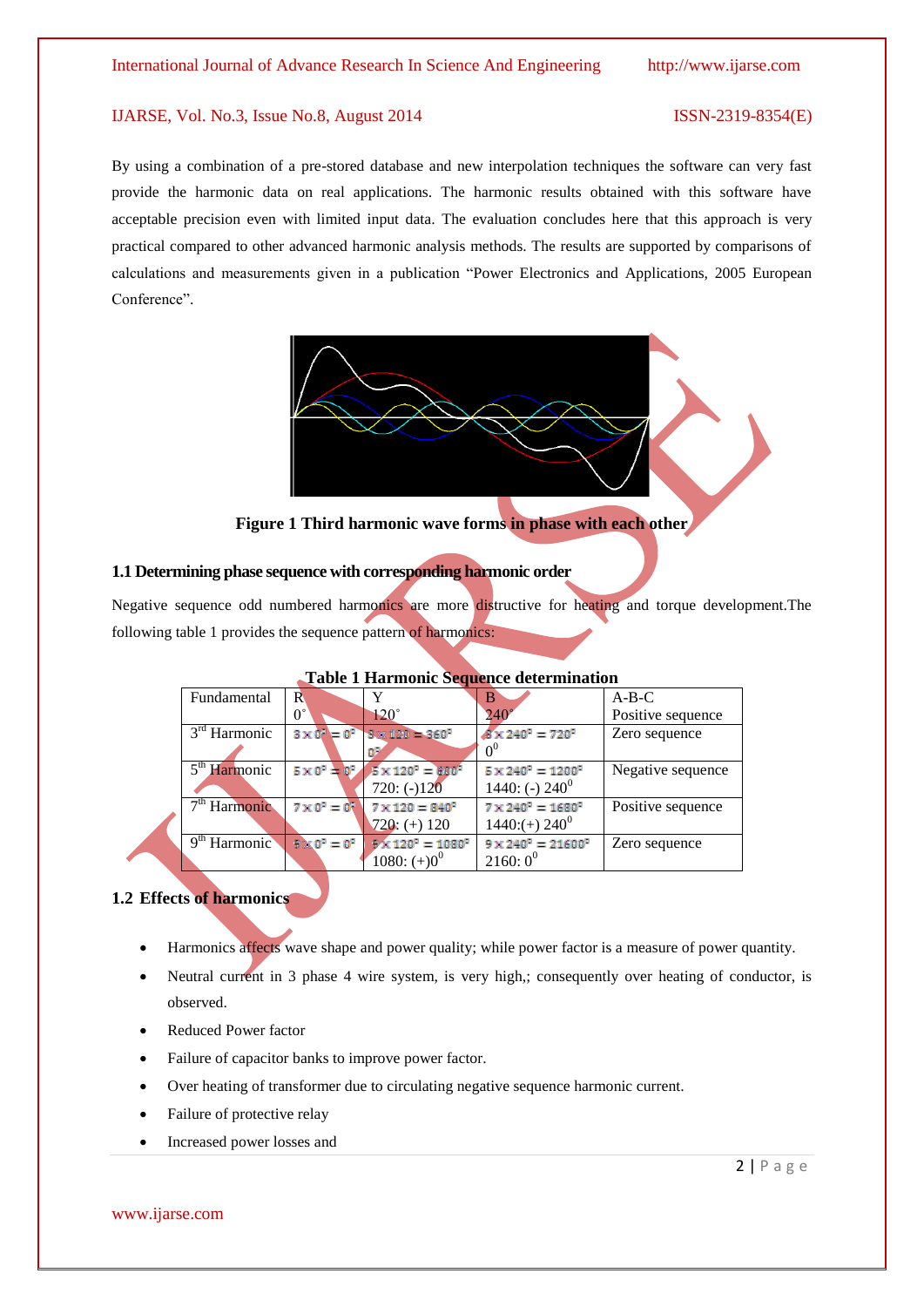- Nuisance tripping of devices
- Incorrect Meter functioning (Reading mistakes).

# **II HARMONICS VOLTAGE DISTORTION LIMITS AS PER IEEE 510-1992 STANDARDS**

The THVD and THiD limits are given in following tables 2 and 3.

| Supply range | Individual         | Total voltage      |  |
|--------------|--------------------|--------------------|--|
|              | harmonic           | <b>Distortion</b>  |  |
|              | Distortion voltage | harmonic limit     |  |
|              | limit              | TH <sub>v</sub> D% |  |
| $<69$ kV     | 3.0%               | 5.0%               |  |
| 69≤V≥161 kV  | 1.5%               | 2.5%               |  |
| $>161$ kV    | 1%                 |                    |  |

**Table 2 Harmonic THD limits**

Load Current Distortion limits as per IEEE 519-1992 Standards

|  | Table 3 Harmonic THD limits |  |  |
|--|-----------------------------|--|--|
|--|-----------------------------|--|--|

| Current      | Maximum harmonic current distortion in % of |     |    |        |                     |     |            |
|--------------|---------------------------------------------|-----|----|--------|---------------------|-----|------------|
| ratio        |                                             |     |    |        |                     |     |            |
| $I_{SC}/I_L$ | Individual Harmonic order (Odd)             |     |    |        |                     |     |            |
| $\leq$ 20    |                                             | 11- |    | $17 -$ | $23 - 25$ $\geq 35$ |     | <b>TDD</b> |
|              |                                             |     |    |        |                     |     |            |
|              |                                             | 4.0 | 20 |        | 0.6                 | 0.3 | 5.0        |
|              |                                             |     |    |        |                     |     |            |

I<sub>SC</sub>: Short Circuit Current of supply system

 $I_I$ : Load current at Fundamental

# **III SYSTEM DESCRIPTION AND RESULTS ANALYSIS**



**Figure 2 Description of system under consideration**

 $3 | P \text{age}$ 

www.ijarse.com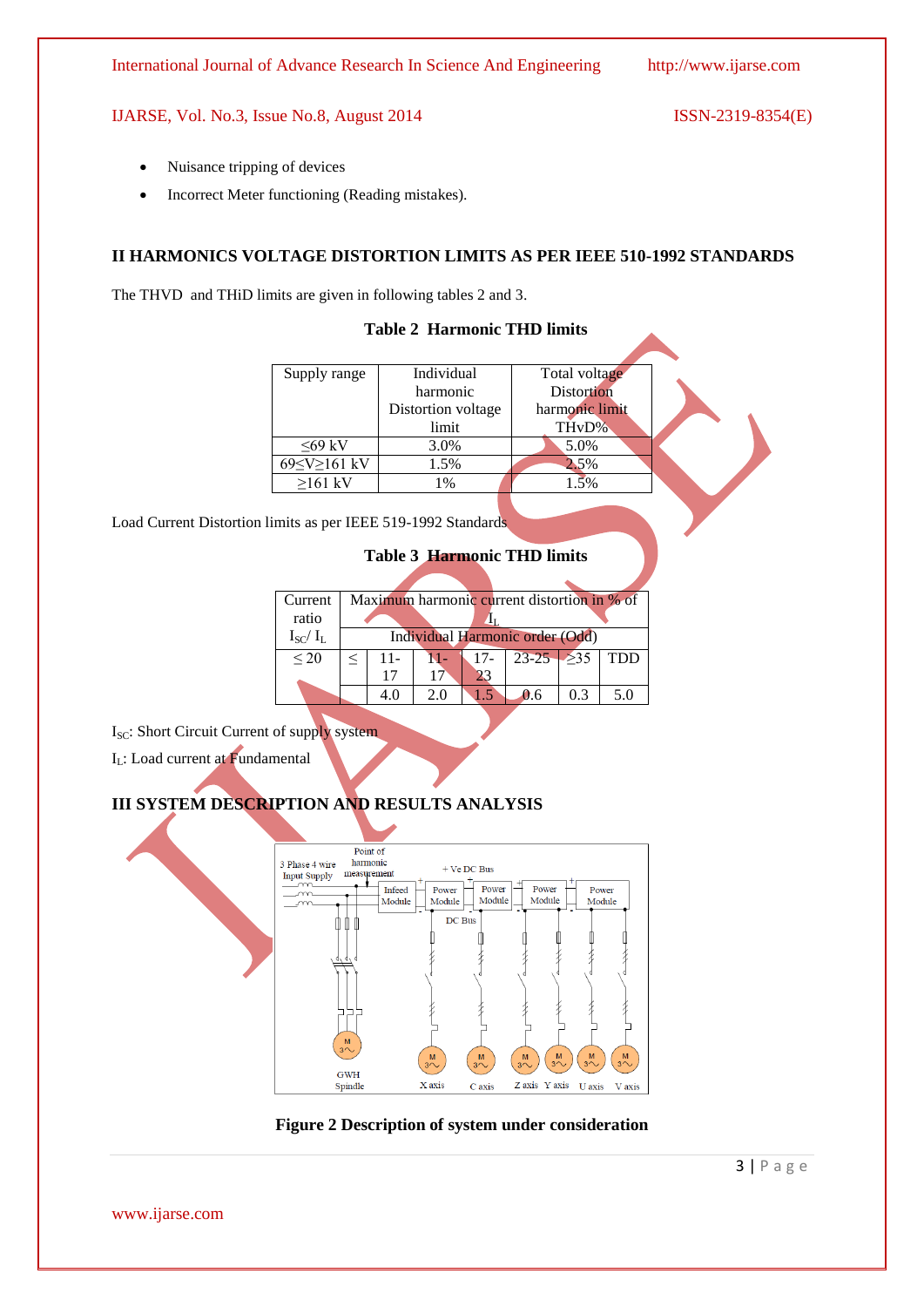Even harmonics are limited to 25% of odd harmonic limit.Comparison of Performance Data and Harmonics Level Before (case 1) and after (case 2) harmonic Mitigation: In our study, two cases are being compared. Case 1, is a normal system configuration duly interfaced with CNC, AC servo drives, Spindle drive along with adaptive and in-process gauging system, High voltage Module, Isolation transformer and switchgear items. In case 2 additionally part compensated filter is added to reduce both system THvD and THiD levels. The comparison is given table 4 below: and associated data

| S no.          | <b>Parameter</b>                              | Unit          | <b>Before</b>  | <b>After</b><br>Case 2 |
|----------------|-----------------------------------------------|---------------|----------------|------------------------|
|                |                                               |               | <b>Case 1</b>  | partly<br>with-        |
|                |                                               |               | <b>Without</b> | compensated            |
|                |                                               |               | filter         |                        |
| $\mathbf{1}$   | Short circuit Power                           | <b>MVA</b>    | $\mathbf{1.1}$ | 1.1                    |
| $\overline{c}$ | Short circuit current                         | kA            | 1.6            | 1.6                    |
| $\overline{3}$ | Short Circuit ratio                           |               | 21.3           | 19.9                   |
| $\overline{4}$ | Total harmonic voltage distortion THvD        | $\frac{0}{6}$ | 7.7            | 2.8                    |
|                |                                               |               |                |                        |
| 5              | Total harmonic voltage distortion THvD        | $\%$          | 27.7           | 7.6                    |
| 6              | <b>Total Demand Distortion TDD</b>            | $\%$          | 26.5           | 7.5                    |
| $\overline{7}$ | <b>Total RMS Current</b>                      | Amp           | 73.1           | 78.0                   |
| 8              | <b>Transformer Current Loading</b>            | $\%$          | 52.1           | 55.8                   |
| 9              | Displacement Power factor DPF                 |               | 0.97           | 1.0                    |
| 10             | <b>Power Factor</b>                           |               | 0.94           | 1.0                    |
| 11             | Harmonic Loss Factor                          |               | 3.6            | 1.3                    |
| 12             | De-rating of transformer due the harmonic     | $\%$          | 100            | 100                    |
|                | Eddy current                                  |               |                |                        |
| 13             | Total current Losses at nominal rated current | kW            | 0.8            | 0.8                    |
| 14             | Resistive losses at nominal current           | kW            | 0.8            | 0.8                    |
| 15             | Eddy current losses at nominal load current   | kW            | 0.1            | 0.1                    |
| 16             | Total losses at load current                  | kW            | 0.3            | 0.3                    |
| 17.            | Resistive losses at load current              | kW            | 0.2            | 0.2                    |
| 18             | Eddy losses at load current                   | kW            | 0.1            | 0.1                    |

# **3.1 Case 1 System without any measures (without Filter)**

 $\mathsf I$ 

Harmonic spectra at secondary side of transformer





**Figure 3** Case 1 without Filter Figure 4 Case 1 without Filter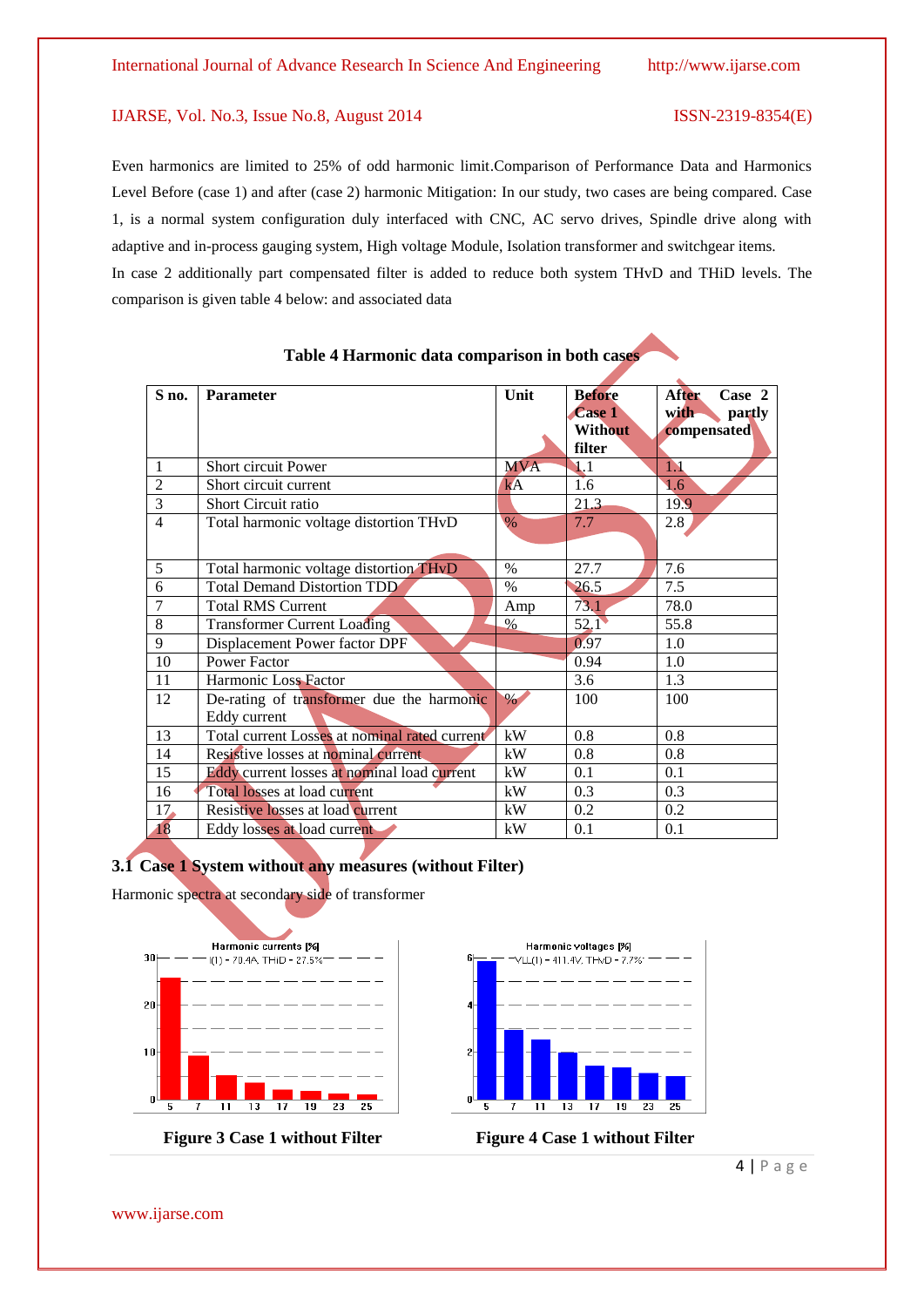From graph in figure 3 and 4 above, it is illustrated that total current distortion level is 27.5% with dominant impact of Harmonic order 5,7 and 11. It needs mitigation from clean power quality view point so as to ensure the compatibility of input power to all electronically sensitive equipment. Apart from reducing thermal effect, the accuracy and malfunction must be avoided; by eliminating or at least bringing down to acceptable limits as defined in table 3 and 4 above.



Harmonic spectra at secondary side of transformer



**Figure 5** Case 2 after Filter compensation Figure 6 Case 2 after Filter compensation

From graph in figure 5 above, it is illustrated that total current distortion level is reduced to 7.6% as compared to previous value of 27.5%. Voltage harmonic distortion is also reduced to 2.8% from 7.7% as in figure 6 and figure 4 respectively.

# **IV CONCLUSION**

In this paper two different cases are considered for the analyzed and the power quality is maintained by mitigation of harmonics. In case 1, without any corrective measures, it is found that harmonic presence due to AC servo drives is (THvD=7.8%, THiD=27.8%) and after part compensation of filters; the harmonic level reduced to (THvD=2.8%, THiD=7.7%).Such improvement gives intangible benefits in form of enhanced life of equipment and free from un-foreseen un-predictable supply wave form and magnitude deformations.

## **REFERENCES**

[1] IEEE Recommended Practices and Requirements For Harmonic Control in Electrical Power Systems, IEEE Standard 519-1992, 1993.